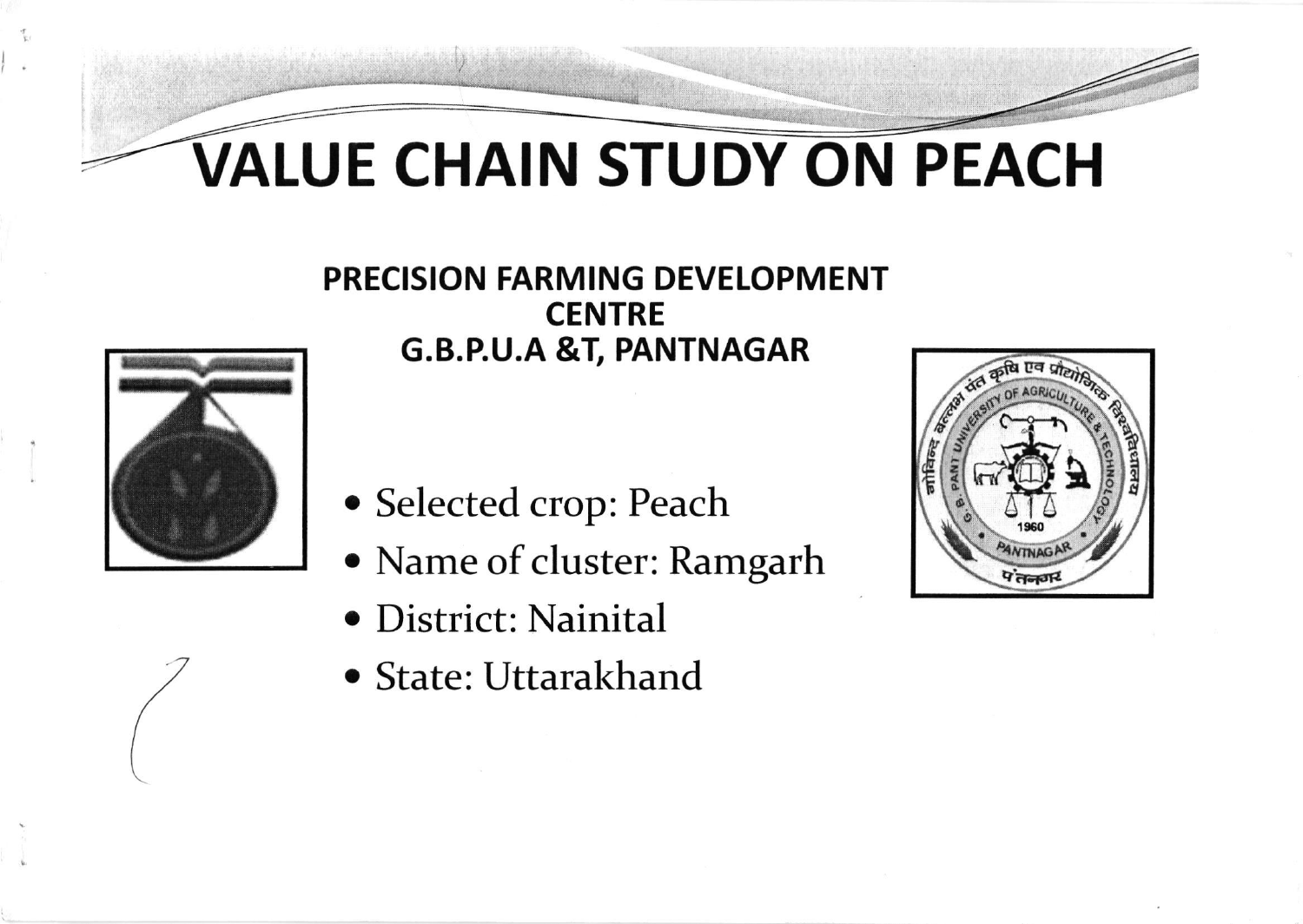# **OVERVIEW**

|                  | S.No.   Head                                        | <b>Detail</b>                                                                 |
|------------------|-----------------------------------------------------|-------------------------------------------------------------------------------|
|                  | Total area under peach cultivation                  | Approx 1000 ha                                                                |
| $\overline{2}$ . | No. of farmers involved in peach<br>cultivation     | 10,000                                                                        |
| 3.               | Range of Peach growing area in Nainital<br>district | Suyalvari (1000 m) to Mukteshwar<br>$(2200 \;{\rm m})$                        |
|                  | % area in Ramgarh covered by peach                  | $85\%$                                                                        |
|                  | Major peach varieties grown under<br>Ramgarh region | Red June, Para Deluxe, Ashriya<br>(Local), Tota Pari (Local) and<br>Nectarine |